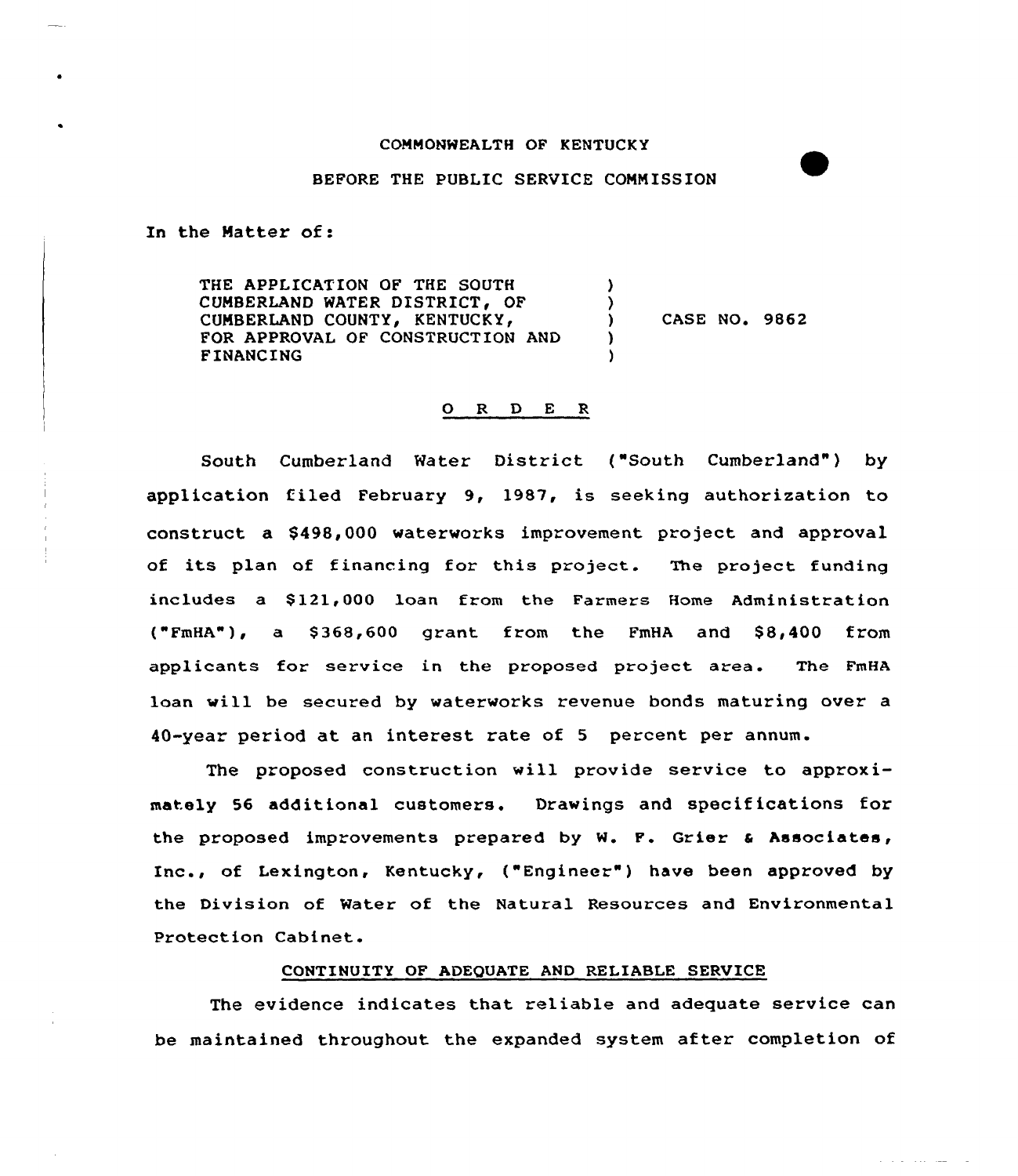the proposed construction. However, in its last construction case before the Commission South Cumberland's unaccounted for water was nearly 40 percent. In this case the Engineer has estimated the unaccounted for water to be approximately 50 percent. Unaccounted for vater of this magnitude is considered indicative of serious operational problems. The Engineer also stated that the pumps, which were installed in 1971, are being manually controlled. Besides being very inefficient, this type operation could be contributing to South Cumberland's unaccounted for water problem. The Engineer filed information with the Commission which states that South Cumberland intends to correct these operational deficiencies with contingency money from this case.

The Commission reminds South Cumberland of its obligation to provide adequate and reliable service to all of its customers. South Cumberland should monitor the adequacy of the expanded water distribution system after construction. If this monitoring indicates that the level of service is inadequate or declining, South Cumberland must take necessary actions to maintain the level of service in conformance with the regulations of the Commission. South Cumberland should also begin planning corrective action to resolve its significant unaccounted for water problem.

# FIRE HYDRANT INSTALLATION

South Cumberland is proposing to install a conventional fire hydrant as part of this construction project. This fire hydrant installation is not in compliance with Standard <sup>24</sup> of the National Fire Protection Association as adopted by 815 KAR 10.020 and the 'Recommended Standards For Water Works" by the Great Lakes-Upper

 $-2-$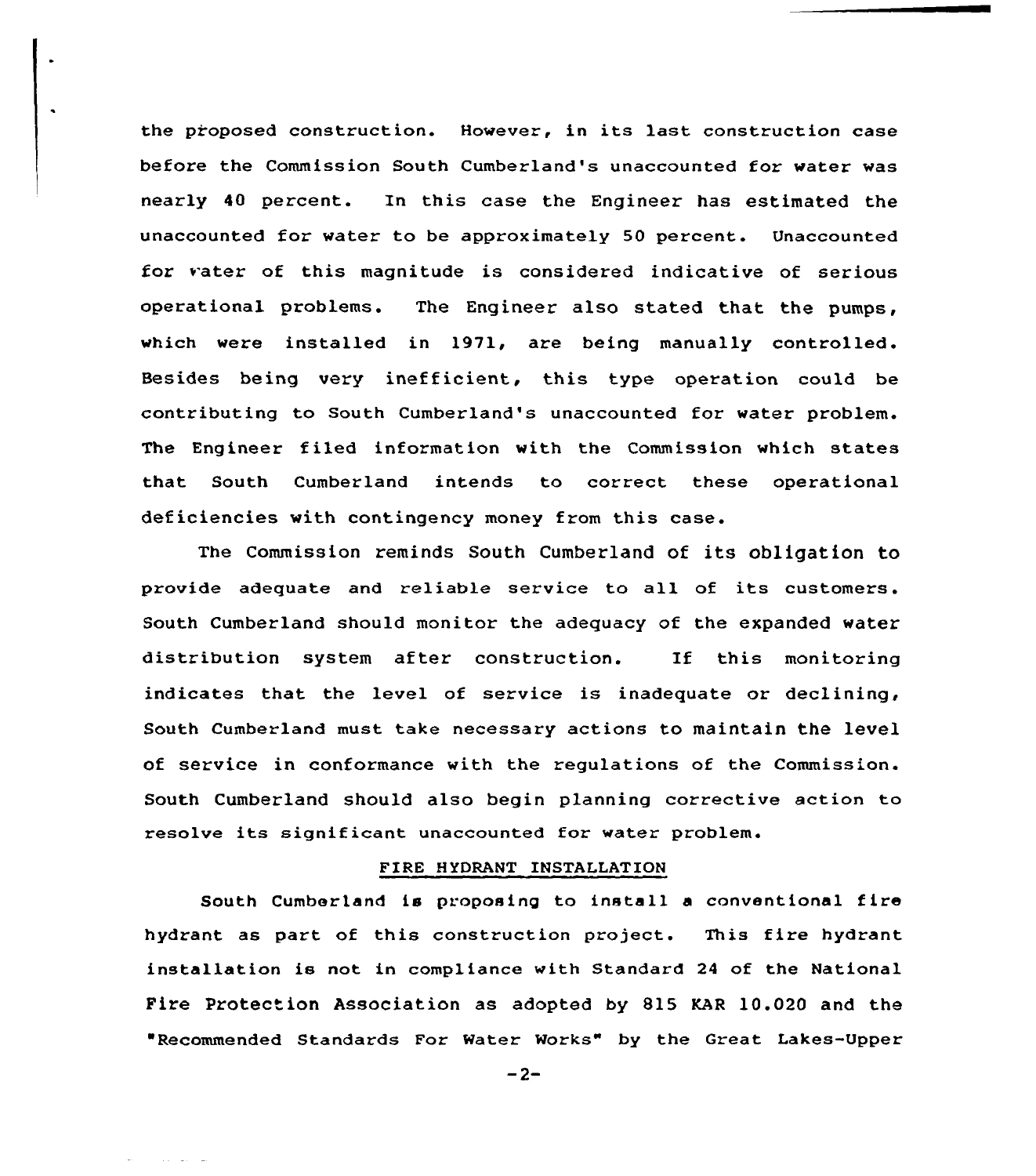Mississippi River Board of State Sanitary Engineers as adopted by 401 KAR 6:200<sup>~</sup>

South Cumberland was requested by the Commission to document that the proposed conventional fire hydrant was capable of providing fire protection. The Engineer responded that the fire hydrant, if installed, would be utilized as <sup>a</sup> blowoff device. The Engineer also responded that South Cumberland does not offer to provide fire protection.

The Commission in good conscience cannot approve the installation of a conventional fire hydrant that cannot provide fire protection in compliance with both state regulations and accepted engineering criteria. There are other pieces of water system equipment which can, be used for the intended operation and maintenance procedures instead of fire hydrants. The installation of conventional fire hydrants may mislead the customers of South Cumberland into believing that the water distribution system is capable of providing adequate and reliable volumes of water for fire protection purposes. Under these circumstances the proposed conventional fire hydrant should not be installed.

#### FINDINGS AND ORDERS

The Commission, after consideration of the evidence of record, and being advised, is of the opinion and finds that:

1. With the appropriate monitoring of service system-wide, the corrective action planned to alleviate the operational deficiencies, and the deletion of the proposed conventional fire hydrant, public convenience and necessity require that the

 $-3-$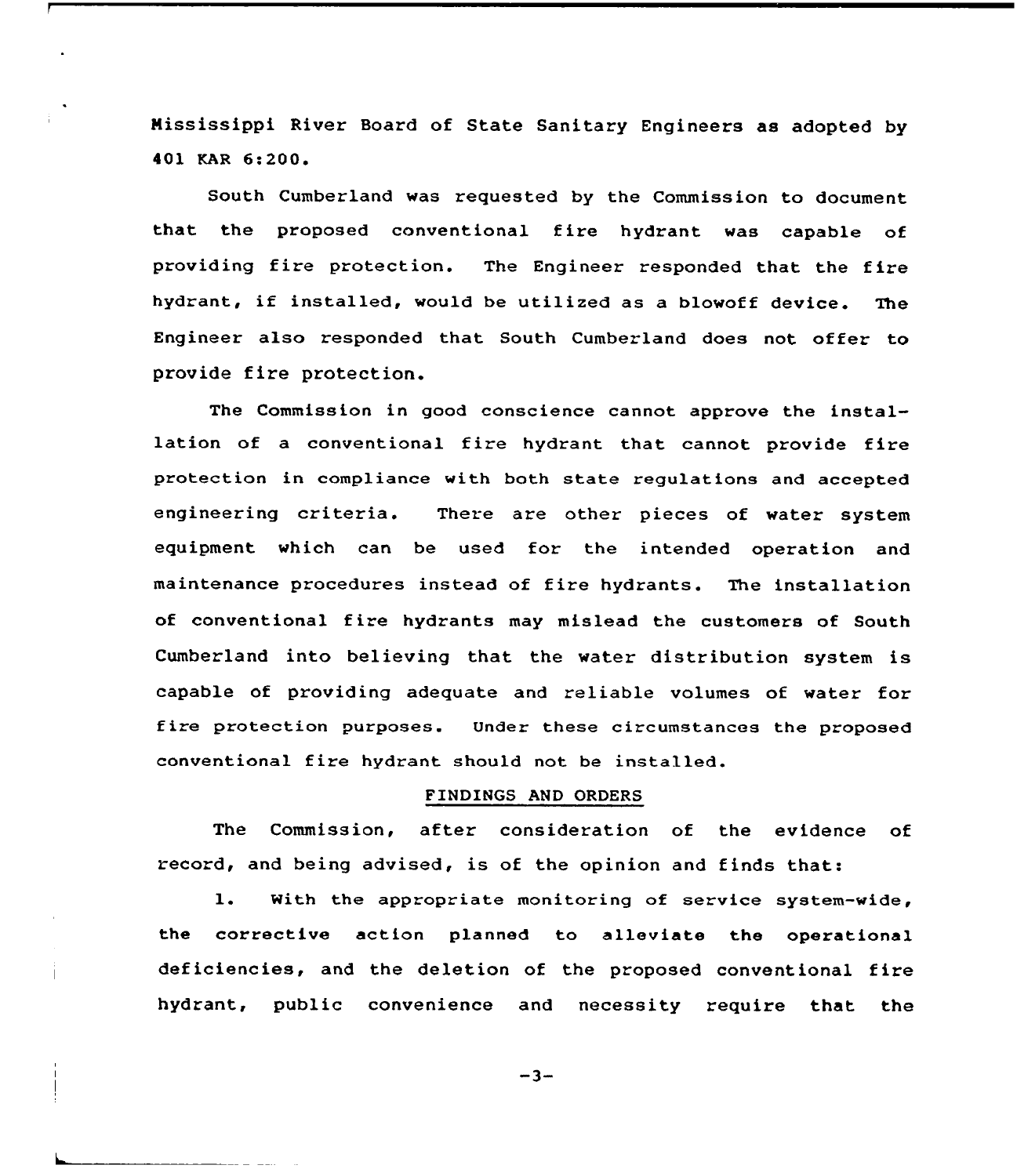construction proposed in the application be performed and that a certificate of public convenience and necessity be granted.

2. The proposed construction consists of approximately 17.3 miles of 6- and 4-inch diameter pipeline<mark>s, and relate</mark> appurtenances. The low bids totaled \$335,270 which will require about \$498,000 after allowances are made for fees, contingencies, other indirect costs and additional construction being considered as a result of receiving bids under the final estimate.

3. South Cumberland should monitor the adequacy of the expanded water distribution system after construction. If the level of service is inadequate or declining, South Cumberland should take immediate action to maintain the level of service in conformance with the regulations of the Commission.

4. Any deviations from the construction herein approved which could adversely affect service to any customer should be done only with the prior approval of the Commission.

5. South Cumberland intends to extend water SerViCe tO a portion of Clinton County, and is in the process of annexing the applicable area. South Cumberland should comply with KRS 74.110 and KRS 74.115 as it pertains to annexing the area of Clinton County to be served. Prior to constructing any improvements in or serving the annexed area in Clinton County, South Cumberland should file the appropriate Clinton County Fiscal Court Order with the Commission.

6. South Cumberland should furnish duly verified documentation of the total cost of this project including the cost of construction and all other capitalized costs (engineering, legal,

 $-4-$ 

 $\int_{\Delta}$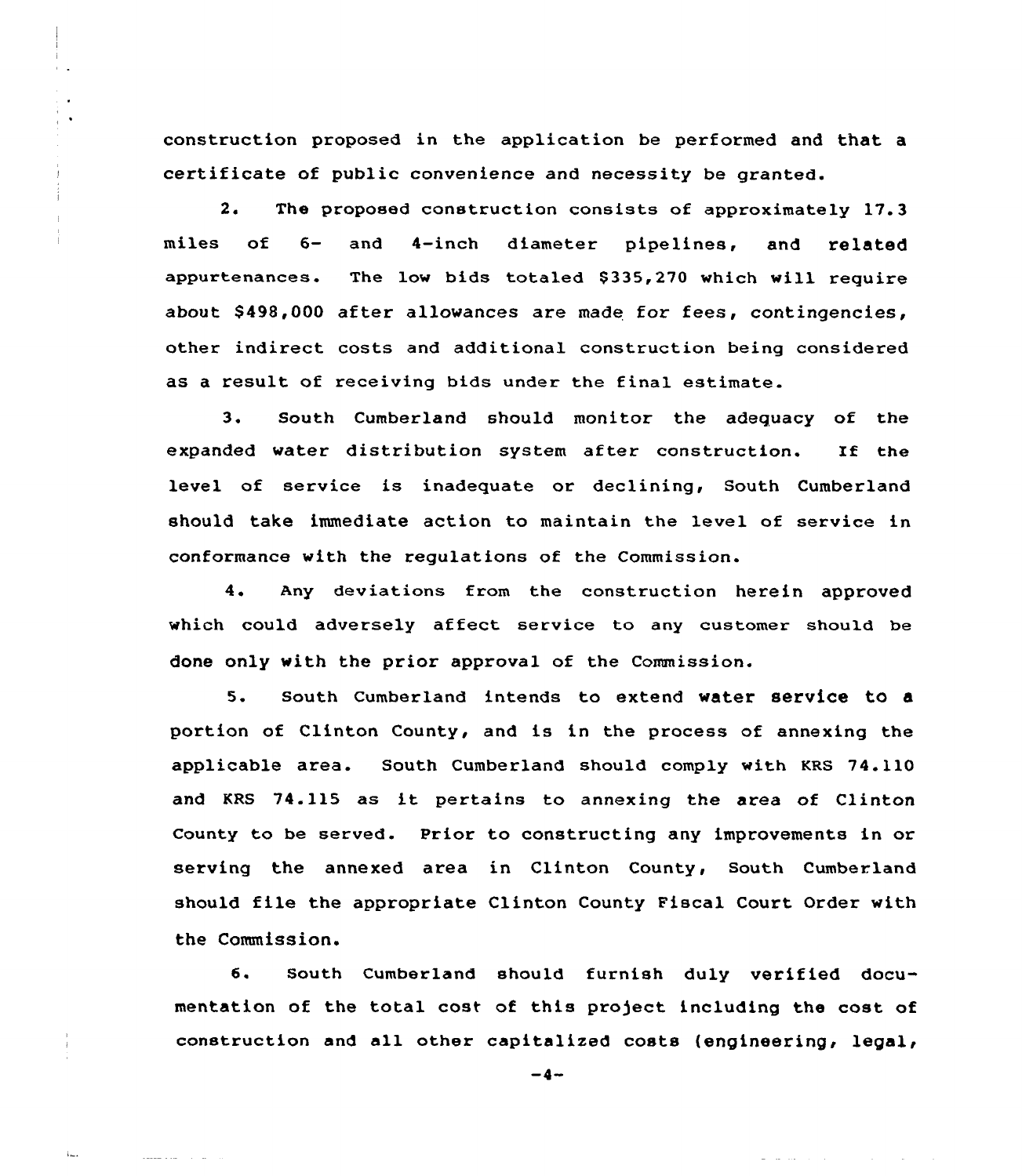administrative, etc.) within <sup>60</sup> days of the date that construction is substantially completed. Said construction costs should be classified into appxopriate plant accounts in accordance with the Uniform System of Accounts for Water Utilities prescribed by the Commission.

7. South Cumbexland's contxact with its Engineer should require the provision of full-time resident inspection under the general supervision of a professional engineer with a Kentucky registration in civil or mechanical engineering, to ensure that the construction work is done in accordance with the contract drawings and specifications and in conformance with the best practices of the construction trades involved in the project.

 $\frac{1}{4}$ 

8. South Cumberland should requixe the Engineer to furnish <sup>a</sup> copy of the "as-built" drawings and <sup>a</sup> signed statement that the construction has been satisfactorily completed in accordance with the contract plans and specifications within 60 days of the date of substantial completion of this construction.

9. The financing plan proposed by South Cumberland is for the lawful objects within the corporate purpose of its utility operations, is necessary and appropxiate for and consistent with the proper performance of its service to the public and will not impair its ability to pexfoxm that sexvice and should, therefore, be approved.

10. The financing secuxed by South Cumberland for this project will be needed to pay for the work herein approved. South Cumbex'land's financing plan should, therefoxe, be approved.

 $-5-$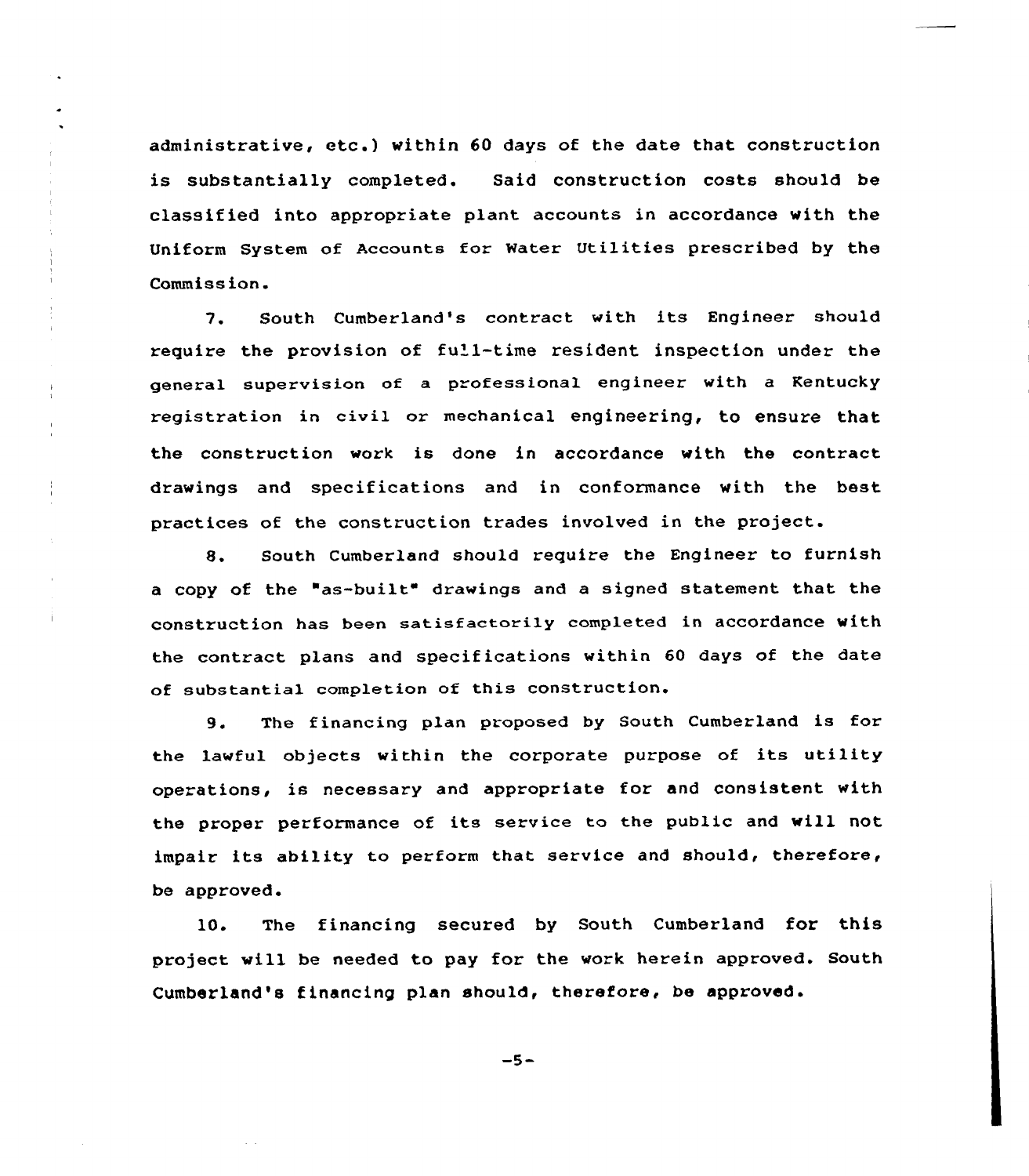11. lf under FaHA loan conditions South Cumberland is notified and granted an option to accept a lover interest rate on the date of closing, South Cumberland should file the following with the Commission within 30 days of the date of closing:  $(1)$ the FmHA notification of the lower interest rate and all correspondence from and to FmHA concerning this notification< (2) a statement of the interest rate accepted from FmHA; (3) amended pages to its bond resolution and an amended amortization schedule based on the different interest rate if <sup>a</sup> different rate is accepted; and, (4) full documentation of why the lower rate was not accepted showing an analysis of the higher costs associated with the loan over the loan's repayment period in the event the option to accept the lower rate is not taken by South Cumberland.

IT IS THEREFORE ORDERED that:

 $\ddot{\phantom{0}}$ 

1. South Cumberland be and it hereby is granted <sup>a</sup> certificate of public convenience and necessity to proceed with the proposed construction project as set forth in the drawings specifications of record herein on the condition that service levels be monitored, corrective action taken in accordance with Finding Number 1 and Finding Number <sup>3</sup> of this Order, and that the proposed conventional fire hydrant be deleted.

2. South Cumberland's financing plan consisting of an FmHA loan of \$121,000, an FmHA grant of \$368,600, and \$8,400 in contributions from applicants for service be and it hereby is approved.

3. South Cumberland shall comply with all matters set out in Findings <sup>3</sup> through <sup>8</sup> and Finding ll as if the same were individually so ordered.

 $-6-$